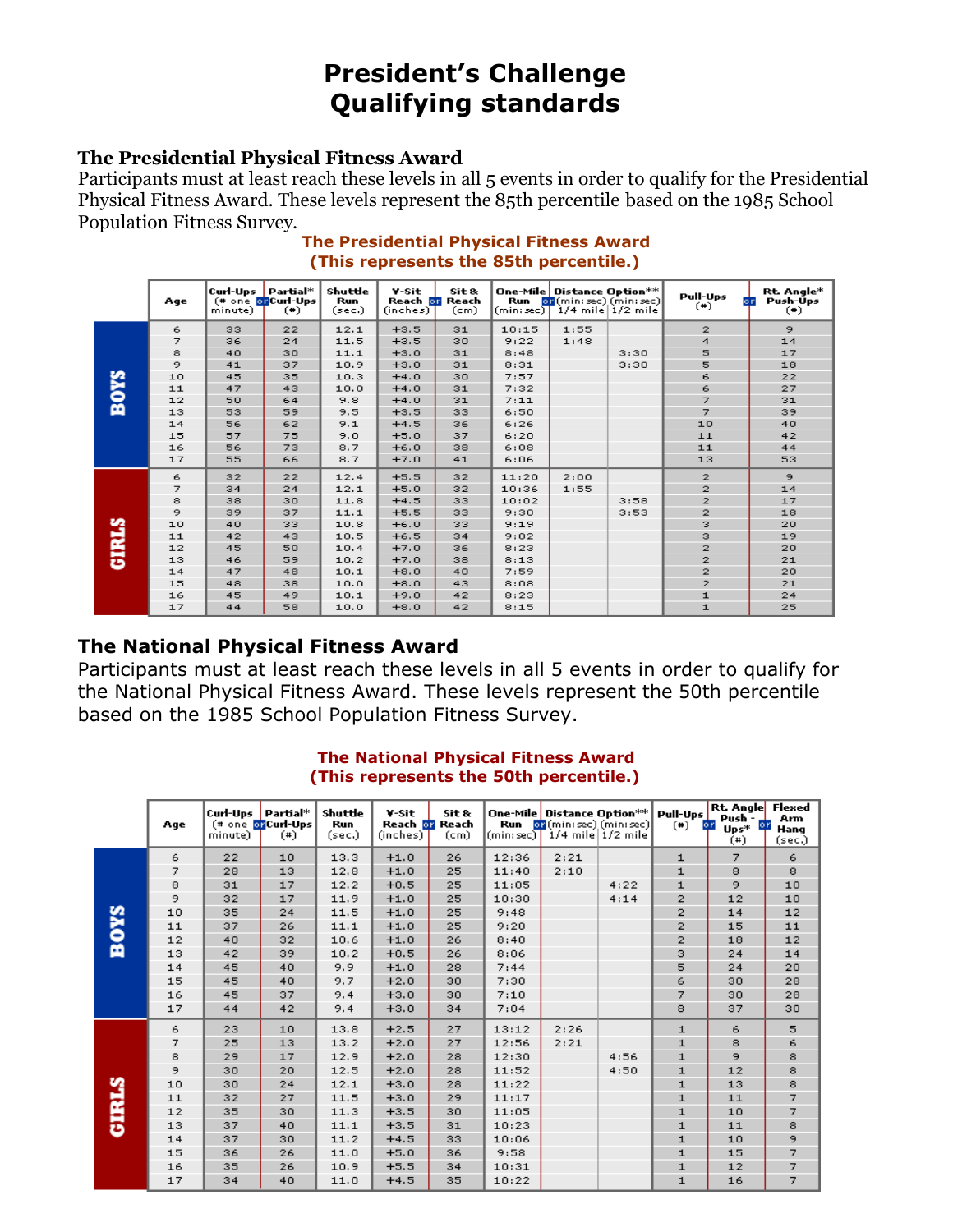## **The Participant Physical Fitness Award**

Boys and Girls who attempt all five items, but whose scores fall *below* the 50th percentile on one or more of them are eligible to receive the Participant Award.

|              | Age | Curl-Ups<br>minute) | Partial*<br>(# one or Curl-Ups<br>$(*)$ | Shuttle<br>Run<br>(sec.) | V-Sit<br>Reach or<br>(inches) | Sit &<br>Reach<br>(c <sub>m</sub> ) | Run<br>(min:sec) | One-Mile Distance Option**<br>$\overline{\text{or}}$ (min: sec) (min: sec)<br>$1/4$ mile $1/2$ mile |      | Pull-Ups<br>$(*)$ | <b>Rt. Angle</b><br>Push -<br>or<br>or<br>$Ups*$<br>$(*)$ | Flexed<br><b>Arm</b><br>Hang<br>(sec.) |
|--------------|-----|---------------------|-----------------------------------------|--------------------------|-------------------------------|-------------------------------------|------------------|-----------------------------------------------------------------------------------------------------|------|-------------------|-----------------------------------------------------------|----------------------------------------|
|              | 6   | 22                  | 10                                      | 13.3                     | $+1.0$                        | 26                                  | 12:36            | 2:21                                                                                                |      | 1                 | 7.                                                        | 6                                      |
|              | 7   | 28                  | 13                                      | 12.8                     | $+1.0$                        | 25                                  | 11:40            | 2:10                                                                                                |      | $\mathbf{1}$      | 8                                                         | 8                                      |
|              | 8   | 31                  | 17                                      | 12.2                     | $+0.5$                        | 25                                  | 11:05            |                                                                                                     | 4:22 | $\mathbf{1}$      | 9.                                                        | 10                                     |
|              | 9.  | 32                  | 17                                      | 11.9                     | $+1.0$                        | 25                                  | 10:30            |                                                                                                     | 4:14 | 2                 | 12                                                        | 10                                     |
| <b>SAO8</b>  | 10  | 35                  | 24                                      | 11.5                     | $+1.0$                        | 25                                  | 9:48             |                                                                                                     |      | 2                 | 14                                                        | ${\bf 12}$                             |
|              | 11  | 37                  | 26                                      | 11.1                     | $+1.0$                        | 25                                  | 9:20             |                                                                                                     |      | 2                 | 15                                                        | 11                                     |
|              | 12  | 40                  | 32                                      | 10.6                     | $+1.0$                        | 26                                  | 8:40             |                                                                                                     |      | $\overline{2}$    | 18                                                        | 12                                     |
|              | 13  | 42                  | 39                                      | 10.2                     | $+0.5$                        | 26                                  | 8:06             |                                                                                                     |      | з                 | 24                                                        | 14                                     |
|              | 14  | 45                  | 40                                      | 9.9                      | $+1.0$                        | 28                                  | 7:44             |                                                                                                     |      | 5                 | 24                                                        | 20                                     |
|              | 15  | 45                  | 40                                      | 9.7                      | $+2.0$                        | 30                                  | 7:30             |                                                                                                     |      | 6                 | 30                                                        | 28                                     |
|              | 16  | 45                  | 37                                      | 9.4                      | $+3.0$                        | 30                                  | 7:10             |                                                                                                     |      | 7                 | 30                                                        | 28                                     |
|              | 17  | 44                  | 42                                      | 9.4                      | $+3.0$                        | 34                                  | 7:04             |                                                                                                     |      | 8                 | 37                                                        | 30                                     |
|              | 6   | 23                  | 10                                      | 13.8                     | $+2.5$                        | 27                                  | 13:12            | 2:26                                                                                                |      | $\mathbf{1}$      | 6                                                         | 5                                      |
|              | 7   | 25                  | 13                                      | 13.2                     | $+2.0$                        | 27                                  | 12:56            | 2:21                                                                                                |      | $\mathbf{1}$      | 8                                                         | 6                                      |
|              | 8   | 29                  | 17                                      | 12.9                     | $+2.0$                        | 28                                  | 12:30            |                                                                                                     | 4:56 | $\mathbf{1}$      | 9.                                                        | 8                                      |
|              | 9   | 30                  | 20                                      | 12.5                     | $+2.0$                        | 28                                  | 11:52            |                                                                                                     | 4:50 | $\mathbf{1}$      | 12                                                        | 8                                      |
|              | 10  | 30                  | 24                                      | 12.1                     | $+3.0$                        | 28                                  | 11:22            |                                                                                                     |      | $\mathbf{1}$      | 13                                                        | 8                                      |
|              | 11  | 32                  | 27                                      | 11.5                     | $+3.0$                        | 29                                  | 11:17            |                                                                                                     |      | $\mathbf{1}$      | 11                                                        | 7                                      |
|              | 12  | 35                  | 30                                      | 11.3                     | $+3.5$                        | 30                                  | 11:05            |                                                                                                     |      | $\mathbf{1}$      | 10                                                        | $\overline{7}$                         |
| <b>GIRLS</b> | 13  | 37                  | 40                                      | 11.1                     | $+3.5$                        | 31                                  | 10:23            |                                                                                                     |      | $\mathbf{1}$      | 11                                                        | 8                                      |
|              | 14  | 37                  | 30                                      | 11.2                     | $+4.5$                        | 33                                  | 10:06            |                                                                                                     |      | $\mathbf{1}$      | 10                                                        | 9                                      |
|              | 15  | 36                  | 26                                      | 11.0                     | $+5.0$                        | 36                                  | 9:58             |                                                                                                     |      | $\mathbf{1}$      | 15                                                        | 7                                      |
|              | 16  | 35                  | 26                                      | 10.9                     | $+5.5$                        | 34                                  | 10:31            |                                                                                                     |      | ${\bf 1}$         | 12                                                        | 7                                      |
|              | 17  | 34                  | 40                                      | 11.0                     | $+4.5$                        | 35                                  | 10:22            |                                                                                                     |      | $\mathbf{1}$      | 16                                                        | $\overline{7}$                         |

#### **The National Physical Fitness Award (This represents the 50th percentile.)**

# **Testing guidelines and events**

The PCPFS recommends fitness testing at least twice each year, in the fall and spring. It works best as part of a complete physical education program that supports testing with educational and motivational information.

Before conducting The President's Challenge, or any youth fitness test, you should review each student's medical status to identify medical, orthopedic or other health problems that should be considered.

Before you begin, make sure all students know the correct techniques for all tests, including proper pacing and running style. There is no limit to the number of tries students may have on each event.

\*When determining award levels, use the age of the student at the start of testing.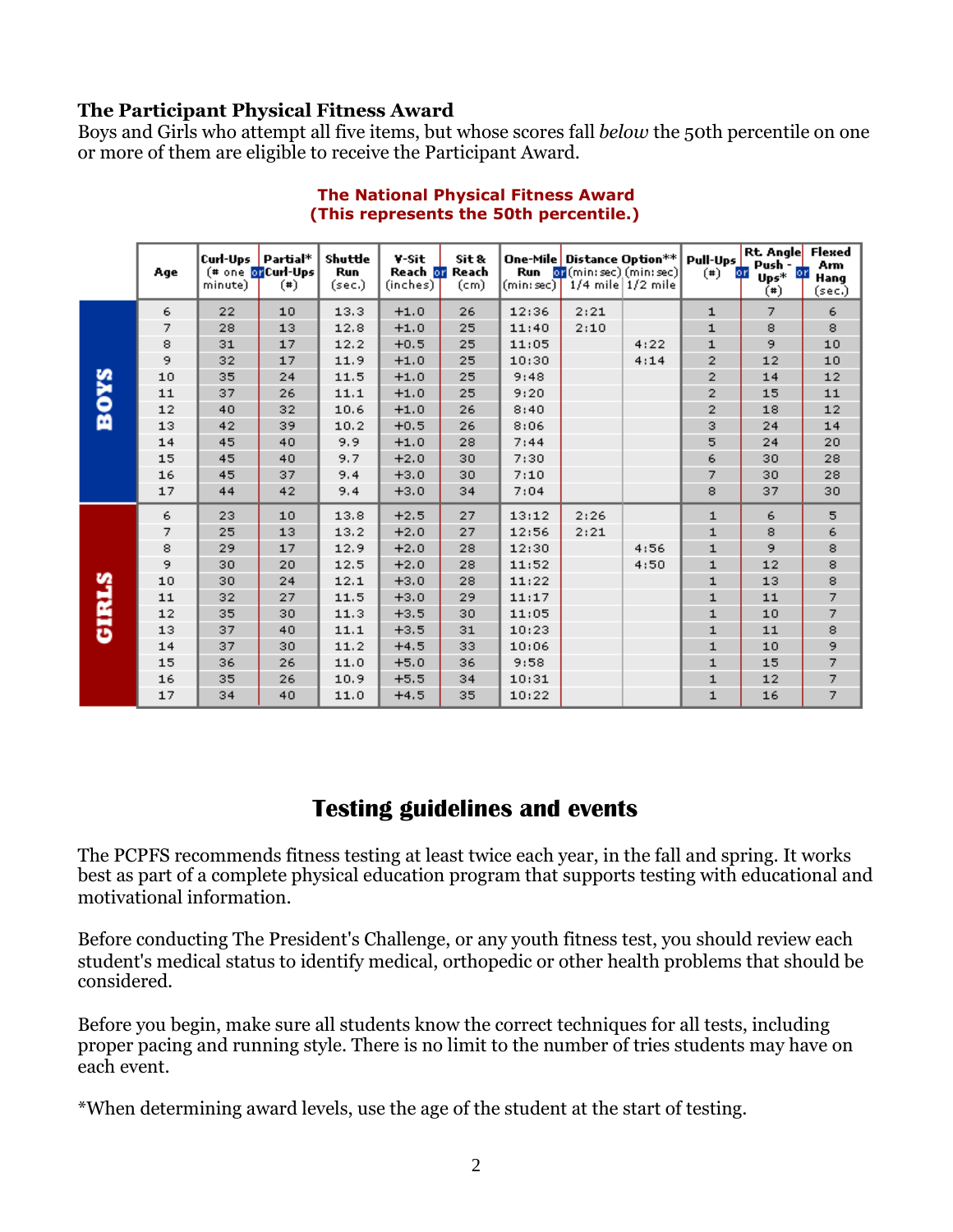# **Physical Fitness Test Events**

# **Curl-ups (or partial curl-ups)**

This event measures abdominal strength and endurance.

## **Curl-ups test**

Have student lie on cushioned, clean surface with knees flexed and feet about 12 inches from buttocks. Partner holds feet. Arms are

crossed with hands placed on opposite shoulders and elbows held close to chest. Keeping this arm position, student raises the trunk curling up to touch elbows to thighs and then lowers the back to the floor so that the scapulas (shoulder blades) touch the floor, for one curl-up. To start, a timer calls out the signal "Ready? Go!" and begins timing student for one minute. The student stops on the word "stop."

#### **Curl-ups tip**

Instruct helpers to count aloud the number of repetitions.

### **Curl-ups scoring**

"Bouncing" off the floor is not permitted. The curl-up should be counted only if performed correctly.

#### **Partial curl-ups test**

Have student lie on cushioned, clean surface with knees flexed and feet about 12 inches from buttocks. Do not hold or anchor the feet. Arms are extended forward with fingers resting on the legs and pointing toward the knees. The student's partner is behind the head with hands cupped under the student's head. The student being tested curls up slowly sliding the fingers up the legs until the fingertips touch the knees, then back down until the head touches the partner's hands. The curl-ups are done to a metronome (or audio tape, clapping, drums) with one complete curlup every three seconds, and are continued until the student can do no more in rhythm (has not done the last three in rhythm) or has reached the target number for the test.

### **Partial curl-ups tip**

Make sure that the participant's arm is fully extended from the starting position.

### **Partial curl-ups scoring**

Record only those curl-ups done with proper form and in rhythm.

### **Partial curl-ups rationale**

Done slowly with knees bent and feet not held, the partial curl-up is a better indicator of abdominal strength and endurance than the timed curl-ups.



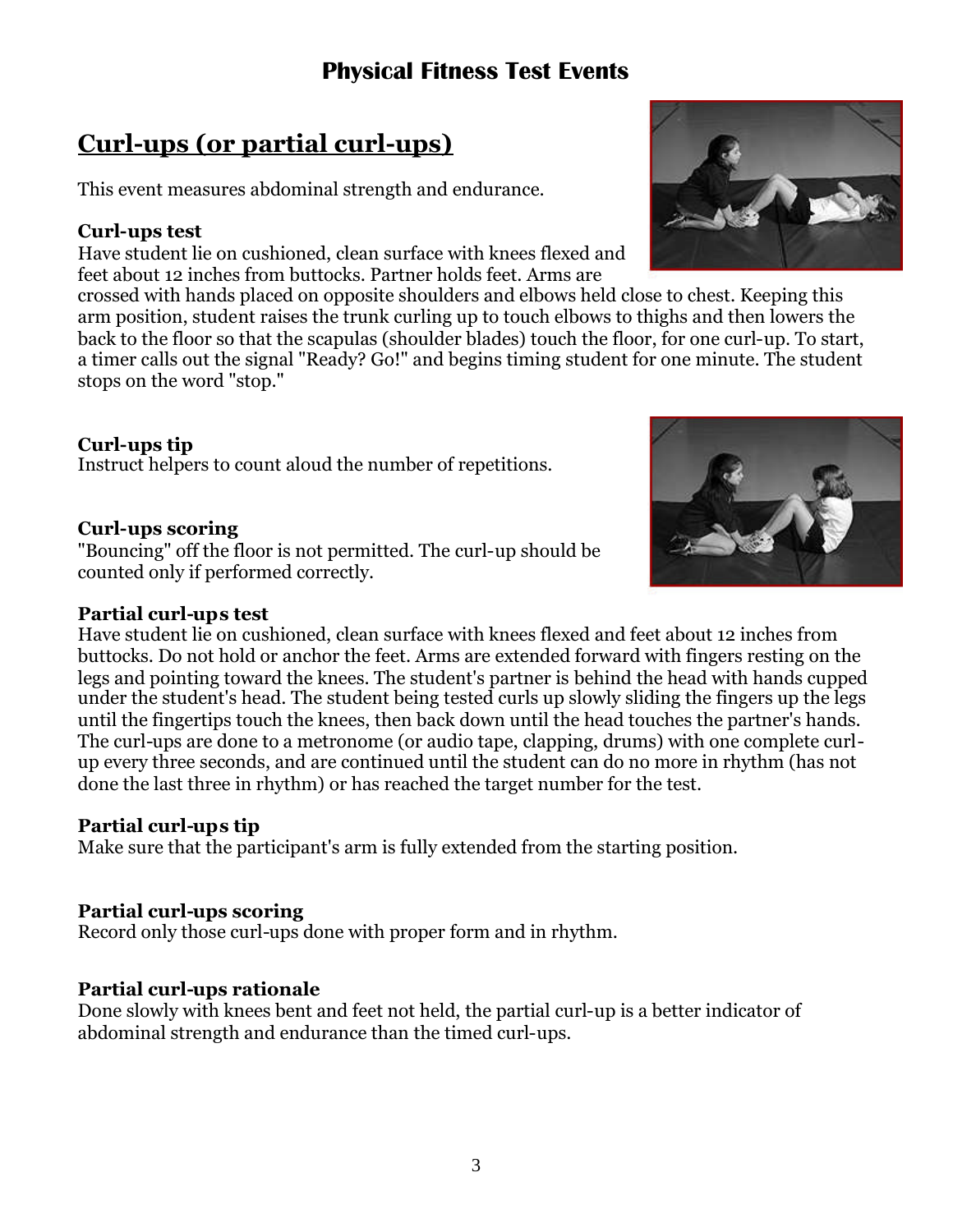# **Shuttle Run**

This event measures speed, quickness and agility.

# **Shuttle run testing**

Mark two parallel lines 30 feet apart and place two blocks of wood or similar object behind one of the lines. Students start behind opposite line. On the signal "Ready? Go!" the student runs to the blocks, picks one up, runs back to the starting line, places block behind the line, runs back and picks up the second block and runs back across starting line.

# **Shuttle run tip**

Be sure the participants understand the importance of running through the finish line.

# **Shuttle run scoring**

Blocks should not be thrown across the lines. Scores are recorded to the nearest tenth of a second.

# **Endurance run/walk**

This event measures heart/lung endurance.

# **Endurance run/walk testing**

On a safe, one-mile distance, students begin running on the count "Ready? Go!" Walking may be interspersed with running. However, the students should be encouraged to cover the distance in as short a time as possible.

# **Endurance run/walk tip**

Use a large enough running area so that no more than eight laps are necessary to complete a mile. Help participants learn proper pacing for the mile by having them run at the mile pace for short distances during warm-up time.

If you are not using a track that is measured in miles, then you will need to convert from that measurement into miles. Refer to the conversion chart below for converting to miles when using a 400 meter track or 440 yards.

# **Endurance run/walk scoring**

Always review students' health status before administering this test. Give students ample instruction on how to pace themselves. Allow them to practice running this distance against

time, as well as sufficient time for warming up and cooling down before and after the test. Times are recorded in minutes and seconds.

Alternative distances for younger children are 1/4 mile for 6-7 years old, and 1/2 mile for 8-9 years old. The same objective and testing procedure are used as with the mile run.







| <b>Conversion for Miles</b> |  |
|-----------------------------|--|
|                             |  |

| On a 400 meter track              |
|-----------------------------------|
| 1 mile = $4$ laps + $9$ meters    |
| $3/4$ mile = 3 laps + 6.75 meters |
| $1/2$ mile = 2 laps + 4.5 meters  |
| $1/4$ mile = 1 lap + 2.25 meters  |
|                                   |

**On a 440 yard track** 1 mile  $=$  4 laps  $3/4$  mile = 3 laps  $1/2$  mile = 2 laps

 $1/4$  mile = 1 lap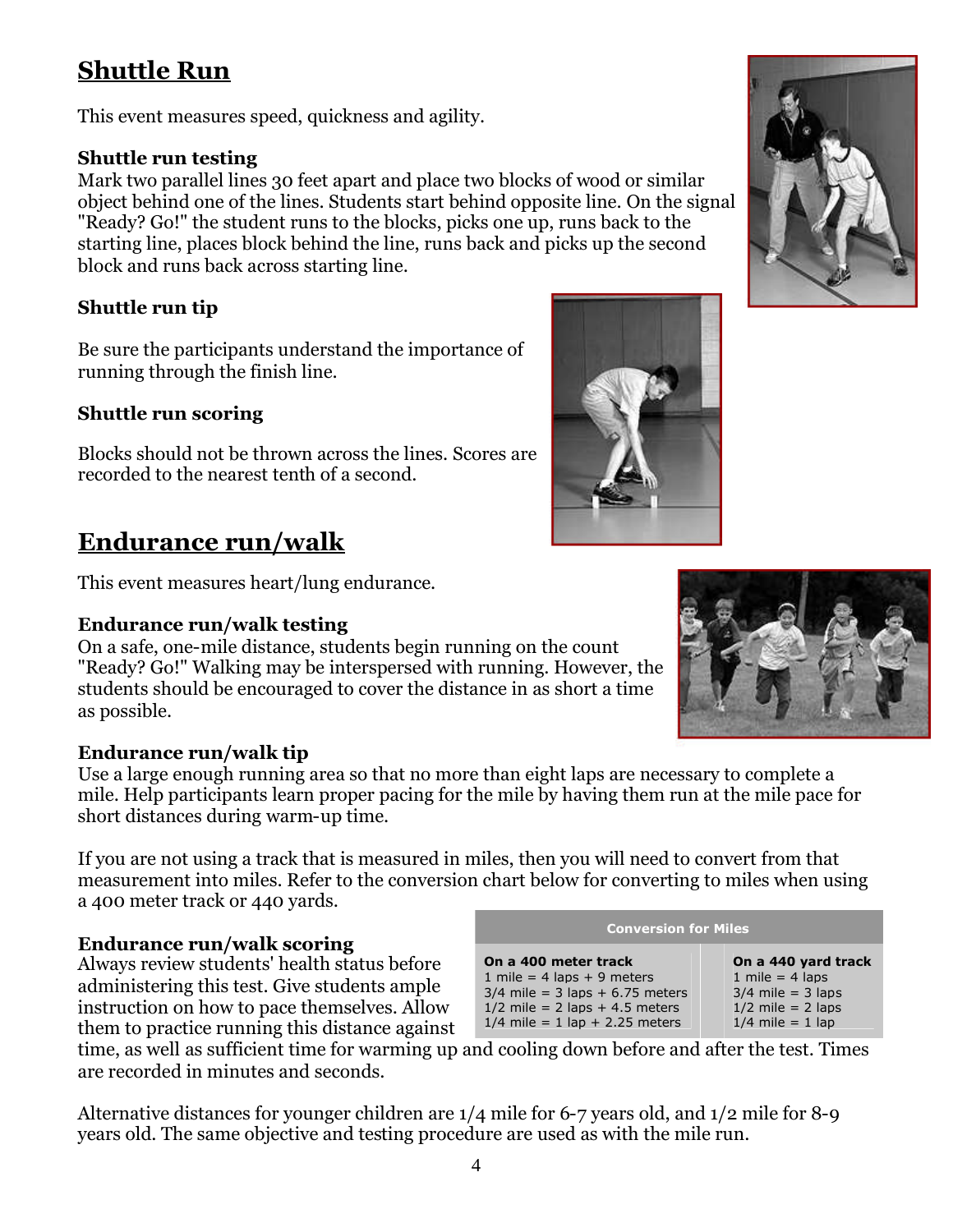# **Pull-ups (or right angle push-ups or flexed-arm hang)**

This event measures upper body strength and endurance.

## **Pull-ups testing**

Student hangs from a horizontal bar at a height the student can hang from with arms fully extended and feet free from floor, using



either an overhand grasp (palms facing away from body) or underhand grip (palms facing toward body). Small students may be lifted to starting position. Student raises body until chin clears the bar and then lowers body to full-hang starting position. Student performs as many correct pull-ups as possible.

# **Pull-ups tip**

Spend as little time hanging from the bar beforehand as possible, the extra time on the bar may reduce the number of pull-ups performed. Discourage any kicking of the legs or swinging of the body as this may also decrease the number of repetitions.

### **Pull-ups scoring**

Pull-ups should be done in a smooth rather than jerky motion. Kicking or bending the legs is not permitted and the body must not swing during the movement.

## **Right angle push-ups testing**

The student lies face down on the mat in push-up position with hands under shoulders, fingers straight, and legs straight, parallel, and slightly apart, with the toes supporting the feet. The student straightens the arms, keeping the back and knees straight, then lowers the body until there is a 90-degree angle at the elbows, with the upper arms parallel to the floor. A partner holds her / his hand at the point of the 90-degree angle so that the student being tested goes down only until her / his shoulder touches the partner's hand, then back up. The push-ups are done to a metronome (or audio tape, clapping, drums) with one complete push-up every three seconds, and are continued until the student can do no more in rhythm (has not done the last three in rhythm) or has reached the target number for the PPFA.

### **Right angle push-ups tip**

As with the pull-up, spend as little time in the starting position beforehand in order to increase the number of repetitions. Any extra movement may also decrease the number of repetitions.

# **Right angle push-ups scoring**

Record only those push-ups done with proper form and in rhythm.

# **Right angle push-ups rationale**

The student's body weight has less effect on right angle push-ups than it does on pull-ups. This makes right angle push-ups a better indicator of the range of strength and endurance found in students, whereas many are unable to do any pull-ups. Pull-ups remain an option for students at higher levels of strength and endurance.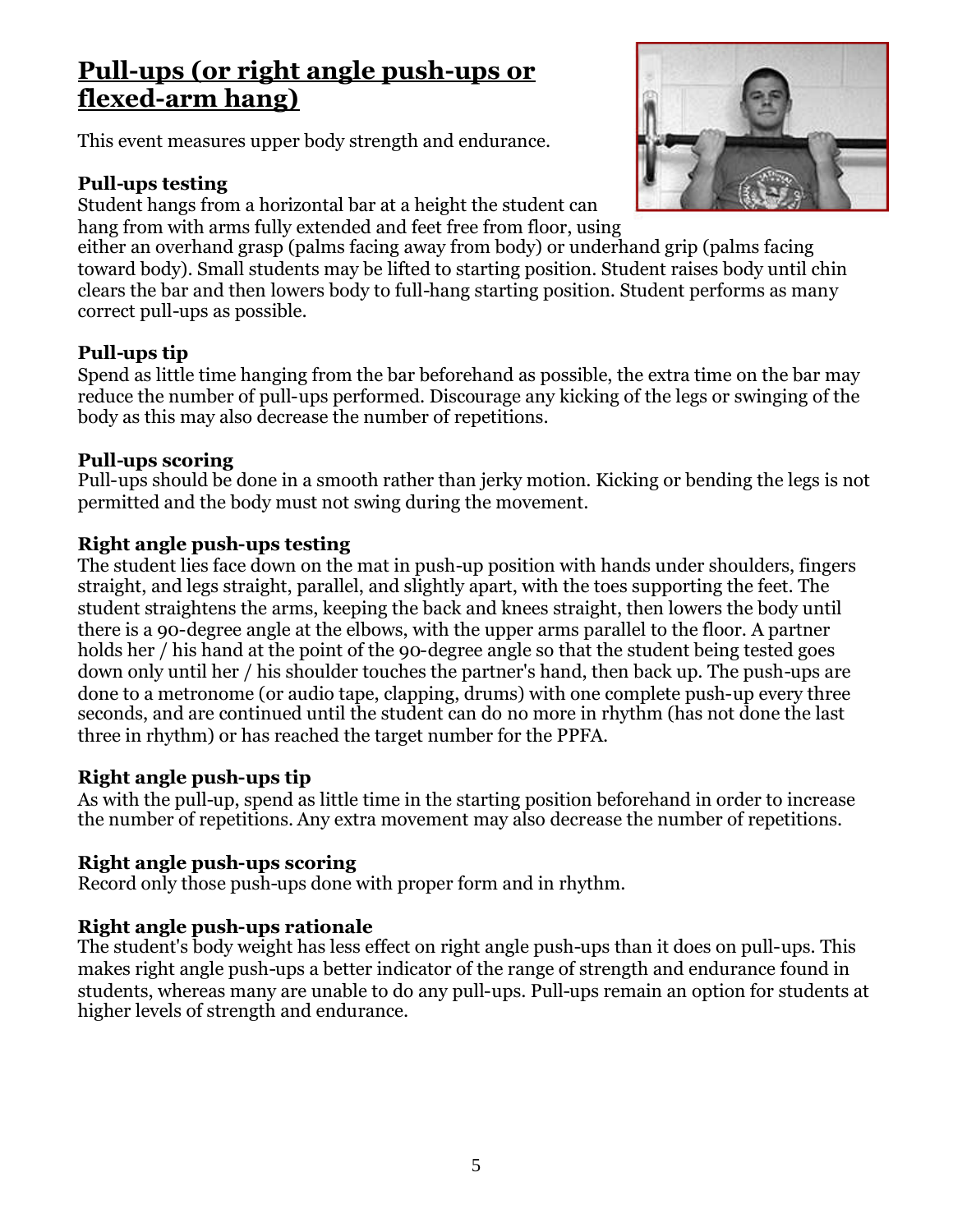# **Flexed-arm hang testing**

Using either an overhand grasp (palms facing away from body) or underhand grip (palms facing toward body), student assumes flexed-arm hang position with chin clearing the bar. Students may be lifted to this position. Student holds this position as long as possible.

## **Flexed-arm hang tip**

Rather than doing a pull-up to start, lift the participant to the starting position. This decreases any extra exertion and may possibly increase the length of time.

## **Flexed-arm hang scoring**

Chest should be held close to bar with legs hanging straight. Timing is stopped when student's chin touches or falls below the bar.

# **V-sit reach (or sit and reach)**

This event measures flexibility of the lower back and hamstrings.

## **V-sit testing**

Mark a straight line two feet long on the floor as the baseline. Draw a measuring line perpendicular to the midpoint of the baseline extending two feet on each side and marked off in half-inches. The point where the baseline and measuring line intersect is the "0" point. Student removes shoes and sits on floor with measuring line between legs and

soles of feet placed immediately behind baseline, heels 8-12" apart. Student clasps thumbs so that hands are together, palms down and places them on measuring line. With the legs held flat by a partner, student slowly reaches forward as far as possible, keeping fingers on baseline and feet flexed. After three practice tries, the student holds the fourth reach for three seconds while that distance is recorded**.**

# **V-sit tip**

Participants are most flexible after a warm-up run. Best results may occur immediately after performing the endurance run.

### **V-sit rules**

Legs must remain straight with soles of feet held perpendicular to the floor (feet flexed). Students should be encouraged to reach slowly rather than "bounce" while stretching. Scores, recorded to the nearest

half inch, are read as plus scores for reaches beyond baseline, minus scores for reaches behind baseline.

# **Sit and reach testing**

A specially constructed box (see below) with a measuring scale marked in centimeters, with 23 centimeters at the level of the feet. Student removes shoes and sits on floor with knees fully extended, feet shoulder-width apart and soles of the feet held flat against the end of the box. With hands on top of each other, palms down, and legs held flat, student reaches along the measuring line as far as possible. After three practice reaches, the fourth reach is held while the distance is recorded.

### **Sit and reach tip**

Participants are most flexible after a warm-up run. Best results may occur immediately after performing the endurance run.